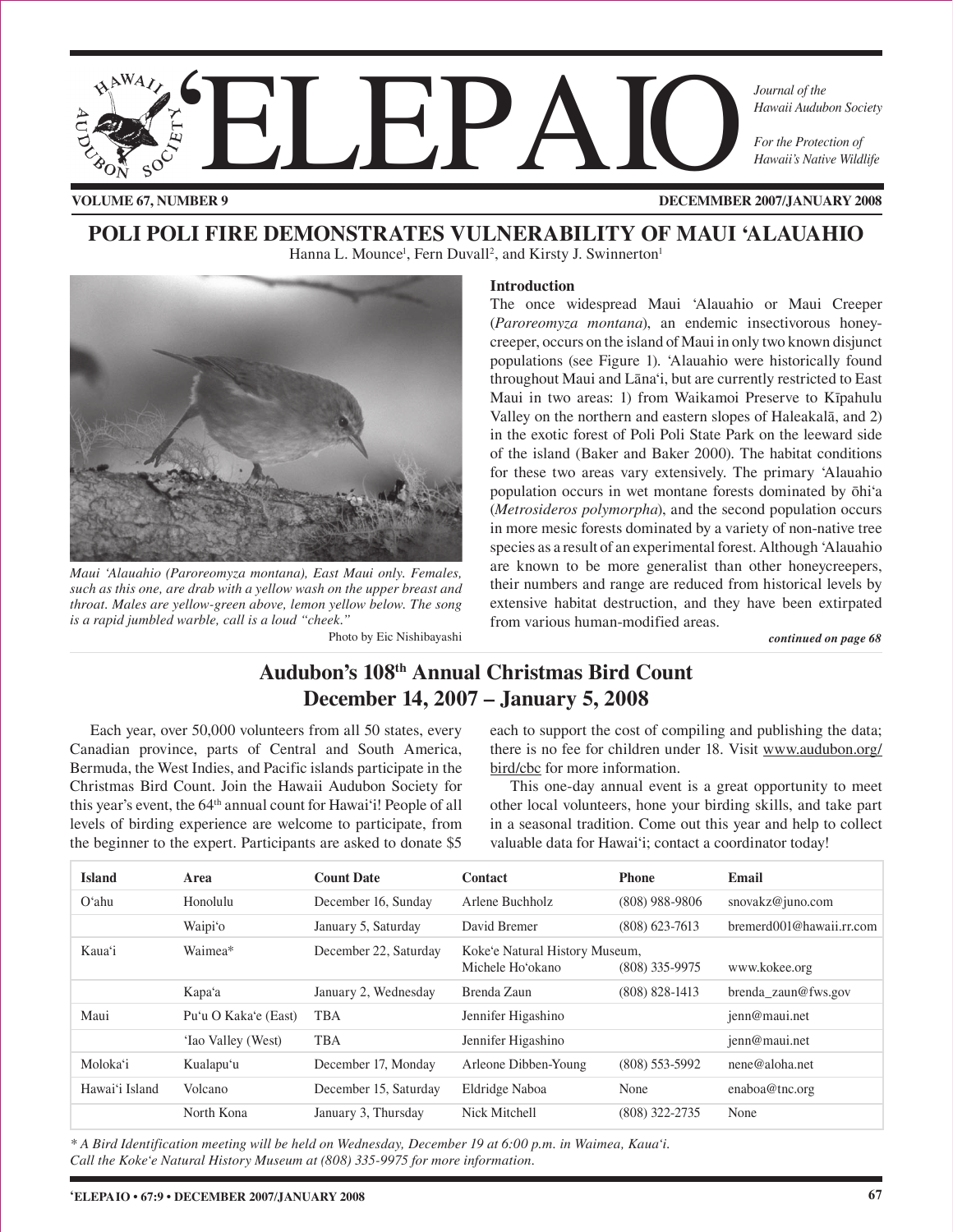*'Alauahio continued from page 67* 



 *Maui 'Alauahio range and survey records on Maui (1976 - present).*

A massive brush fire in January 2007 in the Kula Forest Reserve consumed nearly 2,300 acres of the south-west slopes of Haleakalä, East Maui, and burned through some of the 'Alauahio's range. Due to this recent blaze, we have lost or may still be at risk of losing a significant number of the remaining 'Alauahio in one of their two subpopulations.

### **Observations**

The area burned included much of the 'Alauahio's forest habitat in Poli Poli Springs State Park leaving only a few small intact patches where birds may be able to persist. No formal surveys have been done on the Poli Poli 'Alauahio population, but casual observations before and soon after the fire suggested a significant reduction in abundance. Furthermore, fire-fighter clean-up crews regularly encountered freshly dead "green and yellow", as well as "red", birds after the fire. This may suggest that many 'Alauahio that initially survived the fire may not have the resources necessary for prolonged survival, or more specifically may be starving to death. On 3 April 2007 three biologists from the Maui Forest Bird Recovery Project and the State of Hawai'i Division of Forestry and Wildlife visited the burn site to investigate bird activity. Instability of the terrain greatly limited access into Poli Poli and the survey could only

## **'Elepaio ISSN 0013-6069 Managing Editor: Lydi Morgan Scientific Editor: Ron Walker**

The 'Elepaio is printed on recyled paper and published nine times per year: February, March, April, May, June/July, August/September, October, November, and December/January

**850 Richards Street, Suite 505 Honolulu, HI 96813 Phone/Fax: (808) 528-1432 E-mail: hiaudsoc@pixi.com Website: www.hawaiiaudubon.com**

**Pacific Fisheries Coalition (PFC) (a project of HAS) Tel: (808) 548-FISH Website: www.pacfish.org**

be conducted from the main road through the reserve at about 6,000 ft elevation, where clearing had already begun and which presented a lower risk to personnel. We located 19 surviving 'Alauahio, mostly foraging among branches of freshly burnt pine and redwood trees, in pine cones and among the green leaves of mamane (*Sophora chrysophylla*) bushes that had resprouted. The 'Alauahio were very persistent in their hunt for prey and spent long periods of time on one individual shrub, searching each branch several times. This is atypical for the species, which is usually seen moving along branches and through trees very quickly catching a large variety of prey items.

The State of Hawaii's clean-up efforts progressed over time and allowed a subsequent survey to penetrate further into the remaining patches of forest. On 3 May 2007 additional 'Alauahio observations were made along the Plum, Tie and Boundary Trails, as well as in several remote gulch areas. The casual observations that occurred over an eight-hour period covered an approximate route distance of 10 miles, and included more unburned-burned interface areas than were searched on 3 April 2007. In total 43 'Alauahio in 10 different observations were counted on 3 May 2007. Similar to the earlier investigation, the 'Alauahio were observed searching the vegetation very intensively, perhaps to maximize prey detection of reduced prey abundance on the burned substrate. This second survey resulted in higher 'Alauahio counts than previously, and offered a more positive outlook for the remaining birds. Without knowledge of the population demography before the fire, it has not been determined what effect it had on the size of the 'Alauahio population.

### **Discussion**

The second population in Poli Poli State Park represents the species' only success outside of the core population, and was an opportunity to examine honeycreeper plasticity or re-adaptation to non-native habitats. Although not yet investigated, the Poli Poli population of 'Alauahio is hypothesized to be geographically isolated, and potentially genetically or behaviorally distinct since the non-native habitat likely favors different attributes than the native forest. Although it appears that some 'Alauahio managed to survive the fire, the vulnerability of these small and isolated bird populations was clearly demonstrated. The

*continued on page 69*

**Board Roster:** Liz Kumabe, President Ron Walker, Vice President Wendy Johnson, 2nd Vice President Carol Bebb, Director Phil Bruner, Director Arlene Buchholz, Director Norma Bustos, Director John Harrison, Director

Lydi Morgan, Office Manager Linda Paul, Executive Director for Aquatics

Conservation: Norma Bustos Education: Wendy Johnson Elepaio: Ron Walker Field Trips: vacant Fundraising: vacant Grants & Scholarships: Phil Bruner Membership: vacant Program: Arlene Buchholz Publications: Linda Paul Website: Lydi Morgan **Staff:**

**Committee Chairs:**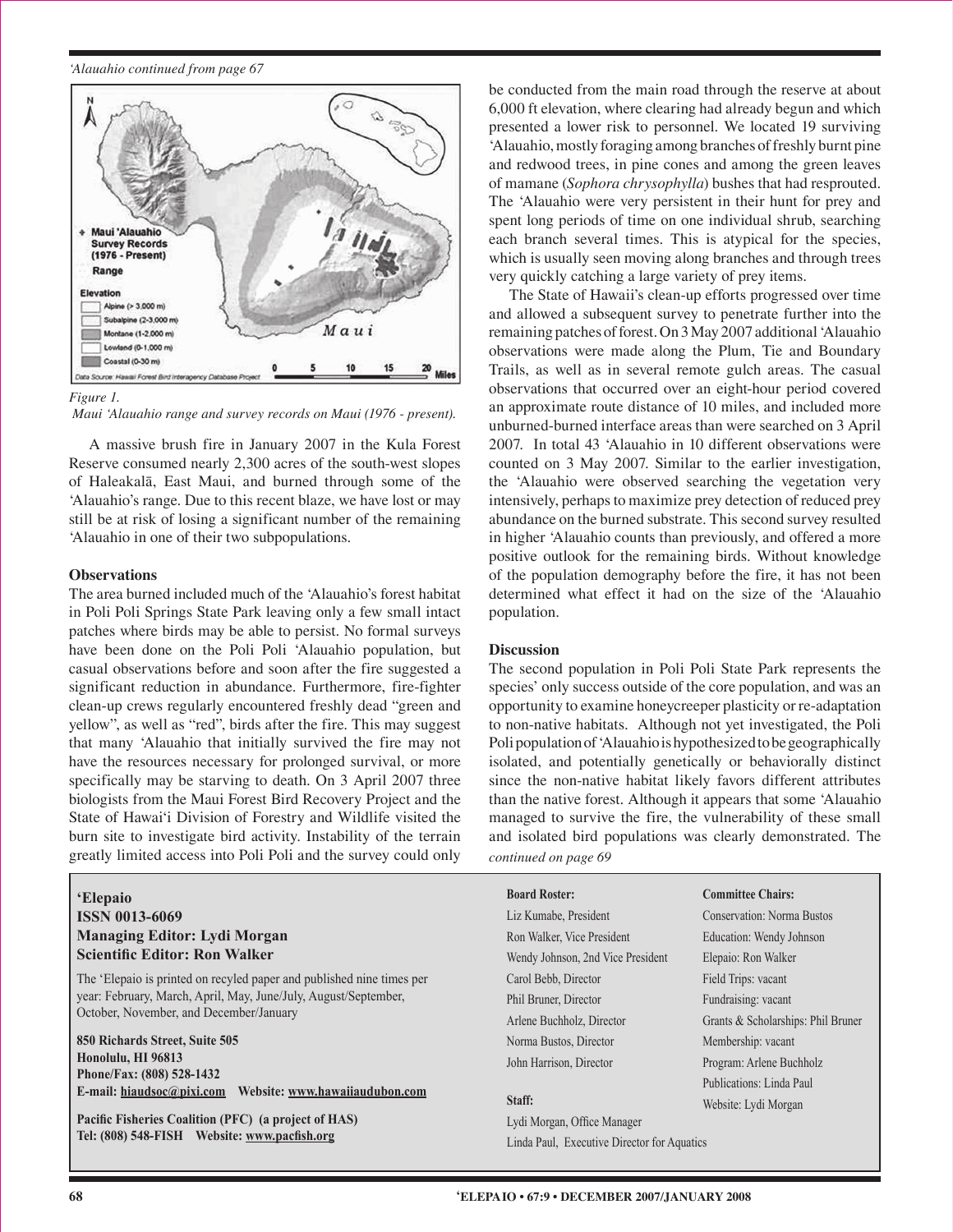#### *'Alauahio continued from page 68*

intensive foraging effort observed suggested that the 'Alauahio were not finding enough food in the burnt forest habitat, and brings doubt as to whether these individuals will be able to reproduce and persist in the long-term considering the much depleted prey base. These surveys were conducted during what should have been the start of their breeding season, and with no males singing and no courting behavior detected, the birds showed no sign of any breeding activity. We speculate that the remaining 'Alauahio in Poli Poli will have lost at least one whole reproductive year.

In the recovery of threatened and endangered species, the creation or maintenance of a second population is a high conservation priority. The extinction risk greatly increases for any species that only survives in one distinct population as they are more susceptible to the effects of a single catastrophic event. Currently classified as endangered, if the remaining Poli Poli 'Alauahio subpopulation does not endure, the species may have deteriorated in status sufficiently to be listed in a higher category of extinction risk in the IUCN Red List (IUCN 2006).

If the 'Alauahio population is to persist into the future at Poli Poli State Park, a concerted effort will be necessary to keep the remaining birds alive. This includes replanting and managing the forest for suitability to 'Alauahio and other native species. An article in *The Honolulu Advertiser* published 27 April 2007, outlined the State of Hawaii's restoration plan in which approximately 65 percent of the replanting will be native forest species. The restoration of native forest is an important step, not only for the 'Alauahio but for all of Maui's native honeycreepers. The Kula Forest Reserve fire provides the chance to restore an accessible high elevation forest to a

condition that can support other of Maui's native birds, plants and invertebrates. Potential benefactors include the endangered Maui Parrotbill (*Pseudonestor xanthophrys*) and 'Äkohekohe (*Palmeria dolei*) whose small populations in the wet forests of Maui are also susceptible to catastrophes. The replanting of the Kula Forest Reserve and Poli Poli State Park is also a unique opportunity for the public to be able to experience Maui's native forests and wildlife, which on Maui are mostly remote and inaccessible.

#### **Acknowledgements**

This research was funded by the State of Hawai'i Division of Forestry and Wildlife, the US Fish and Wildlife Service, and through institutional support from the University of Hawai'i, Pacific Cooperative Studies Unit. Special thanks to Mary Chambers for her assistance with the surveys.

<sup>1</sup> Maui Forest Bird Recovery Project, 2465 Olinda Road Makawao, HI 96768

2 State of Hawai'i Division of Forestry and Wildlife, 54 S. High St. Rm 101, Wailuku, HI 96793

#### **Literature Cited**

Baker, H. and P. E. Baker (2000). Maui 'Alauahio (*Paroreomyza montana*). The Birds of North America, No. 504. A. Poole and F. Gill. Philadelphia, PA, The Birds of North America, Inc.

IUCN. 2006. IUCN Red List of Threatened Species. IUCN Species Survival Commission. IUCN, Gland, Switzerland and Cambridge, UK. http://www.iucnredlist.org/

## **Windward O'ahu Service Projects**

'Ahahui Mälama I Ka Lökahi leads service projects at several Windward O'ahu sites – please lend a hand for the preservation and restoration of these important cultural and natural resources!

#### **Saturday, December 8**

**ULUPŌ HEIAU** (Night of Inspiration) is one of the first sacred temples to have been built as a "mäpele" (agriculture) heiau by the first people or menehune and dedicated to Kaneulupo. Later in the reign of high chief Ku'ali'i, the temple may have been reconstructed as a luakini or war temple heiau. Service projects take place on the second Saturday of each month. Meet at the heiau parking area next to the Windward YMCA.

#### **Saturday, December 15**

**NĀ PŌHAKU O HAUWAHINE** (the rock formation of the Hawaiian Mo'o goddess and guardian of Kawai Nui Marsh) offers a panoramic view into the "piko" of Kawai Nui Marsh where one can observe in tranquility the wetland birds and marsh vegetation. Brush removal and trail construction has revealed ancient Hawaiian terraces that align the massive rock outcrops. Dryland forest and wetland bird habitat restoration is taking place. Service projects occur on the third Saturday of each month. Meet on the right-hand side of Kapa'a Quarry

road at the Y-intersection before entering the Kapa'a Landfill Transfer Station (about one mile from the intersection of Kapa'a Quarry Rd. and Kalanianaole Hwy).

Meeting time for all service projects will be at 8:30 am and completed by 12:30 pm.

BRING: Backpack, lunch, water, rain gear, mosquito repellent, gloves.

TOOLS: Sickles, pruners, handsaws, machete, hand cultivators.

CALL: Kaimi Scudder for more information and to sign-up: Phone: (808) 593-0112 or email: email@ahahui.net. Visit www. ahahui.net for more information

## **Saturday, December 1**

**Wetland Bird Tour with Ron Walker**

Sponsored by 'Ahahui Mälama I Ka Lökahi 8:30 a.m. – 11:30 a.m.

HAS Vice President Ron Walker will lead you on a tour of Kawai Nui marsh, Hämäkua State Wildlife Sanctuary, and Ka'elepulu wetland preserve. THIS TRIP IS LIMITED TO 25 PARTICIPANTS. Call (808) 593-0112 to reserve your space.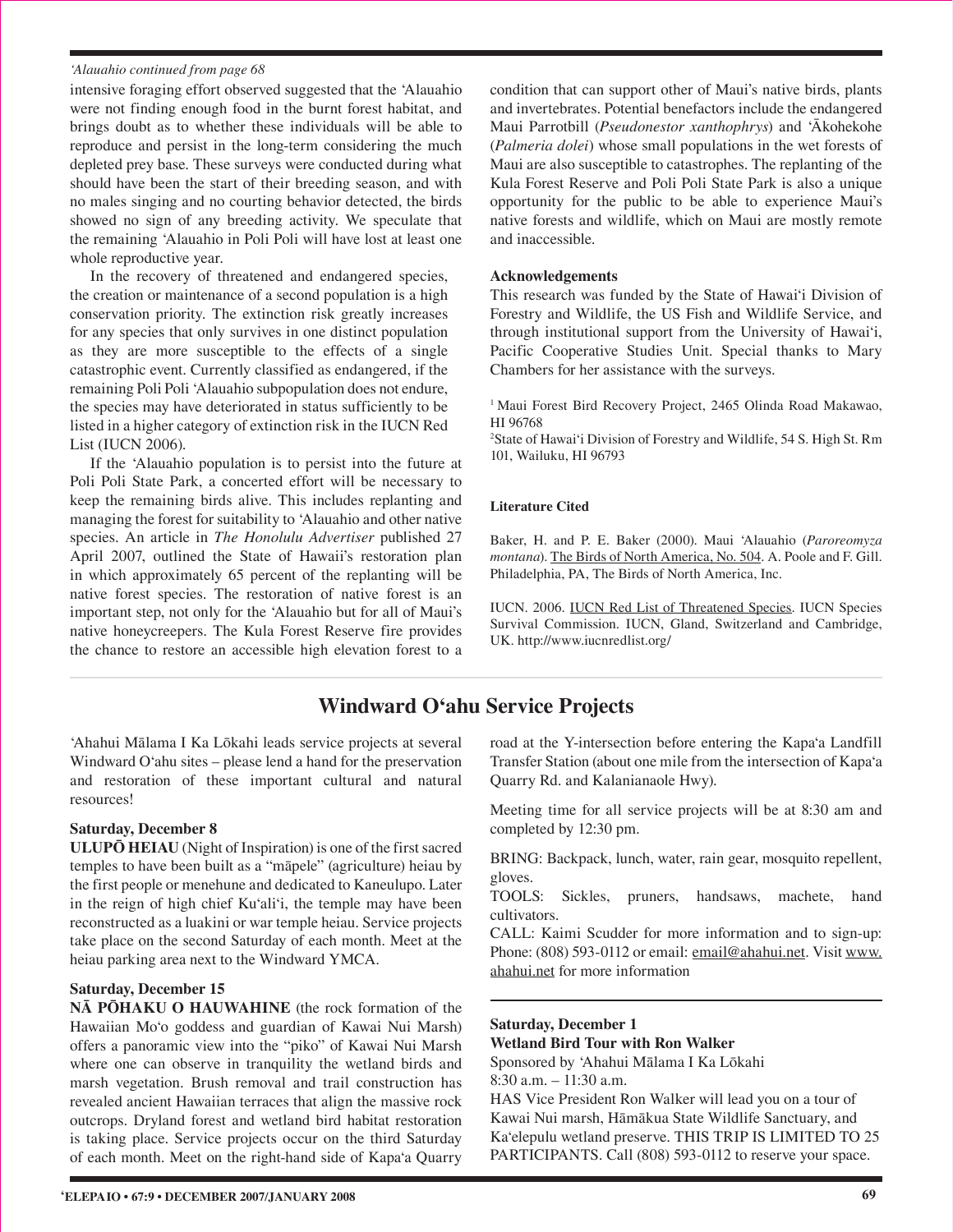## Christmas Gifts That Support The Society

Contribute To A Cause That You Care About With These "Green Gifts"

All products are available for purchase through our online store at www.hawaiiaudubon.com (view color photos of products there as well). Or you may fill out this form and mail it with your check (payable to Hawaii Audubon Society) to 850 Richards St. #505, Honolulu, HI 96813. Be sure to include your mailing address; products will be shipped to you upon receipt of payment.

## Give the Gift of Membership

Memberships include a subscription to our newsletter, 'Elepaio, and are valid for one year, January 1 to December 31.

Legular Membership \$25.00 Name and Address of New Member:

\_\_\_\_\_ Student Membership \$15.00

Please indicate quantity:

\_\_\_\_\_ Foreign Membership (Airmail) \$33.00



\_\_\_\_\_ Hawaii's Birds field guide by the Hawaii Audubon Society, 6th edition, 2005. Over 150 color photographs and illustrations. \$13.00

**Products and Publications**<br>(Prices Include Postage)

- Voices of Hawaii's Birds by Douglas Pratt and the Hawaii Audubon Society, 1995. Two 60 minute tapes of songs of more than 100 species of birds found in Hawai'i. \$8.00 (Separate 10-page Supplement also available for \$1.00)
- \_\_\_\_\_ Greeting Cards, Set of 8. A beautiful collection of prints of rare and endangered Hawaiian birds by Patrick Ching. \$9.50
- Hidden Treasures of O'ahu Map A fun and informative self-quided tour of O'ahu including hiking, birding, and ancient cultural sites. \$4.95
- Hawaii Audubon Society Logo Patch Beautiful embroidered patch, brown and white, 3" diameter. \$3.75

Hawaii Audubon Society Logo T-Shirts (see colors and styles at www.hawaiiaudubon.com) \$18.00 Please Circle Your Color and Size Choices:

 Men's style: S / M / L / XL / XXL, White / Natural / Jade Women's style: S / M / L / XL, White / Apricot / Aqua

- Ruddy Turnstone T-Shirts in white with a full color picture of the Ruddy Turnstone with both its Hawaiian and Inuit names. Part of proceeds benefit our Shorebird Research Fund. \$23.00 Choose a size: S / M / L / XL
- Kolea Research Fund T-Shirts in white. A lovely Kolea (Pacific Golden Plover) among yellow hibiscus blossoms. Part of proceeds benefit our Shorebird Research Fund. \$23.00 Choose a size: S / M / L / XL
	- Hawaii Audubon Society Embroidered Logo Polo Shirts Chestnut Hill Performance Plus Pique Polo, 100% combed cotton pique. (see colors at www.hawaiiaudubon.com) \$40.00 S – XL, \$42 XXL Please Circle Your Color and Size Choices: Men's style: M / L / XL / XXL, Stone / Cactus

Women's style: S / M / L / XL, Stone / Azalea



TOTAL ENCLOSED (Please be sure to send us your mailing address. Thank you!)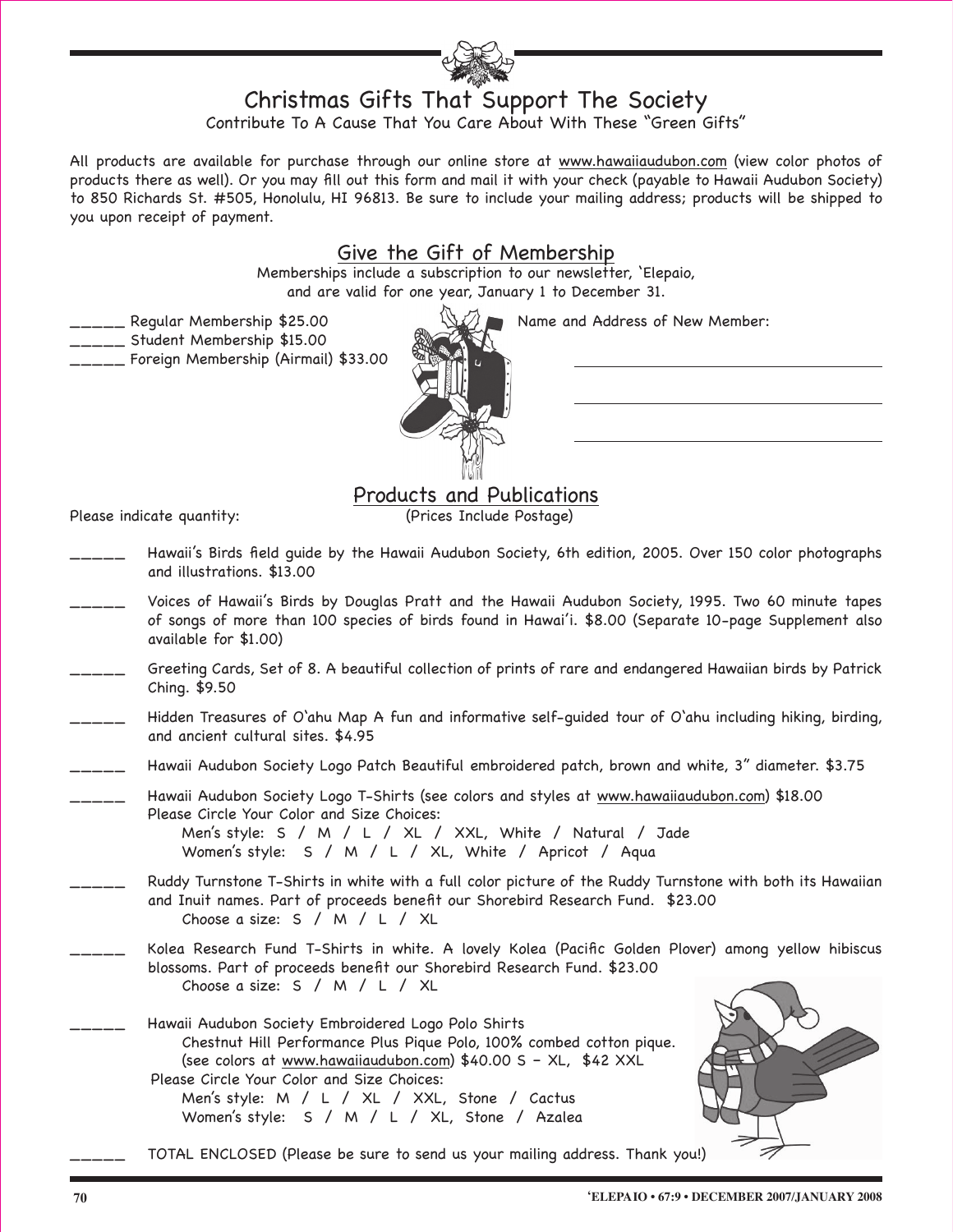## **BOOK REVIEW** By Ron Walker

## *Barefoot on Lava*

*The Journals and Correspondence of Naturalist R.C.L. Perkins in Hawaii, 1892-1901* Edited by Neal L. Evenhuis

This 411-page book is at once a chronicle about a field biologist in Hawai'i in the late 1800s, a historical account of a bygone era in the Islands, and a broad picture of Hawaiian wild lands as they once where.

The volume is divided into four parts: an introduction and descriptions of the first (1892-1894), second (1895-1897) and third (1900-1901) expeditions in Hawaii. Chapters are divided into (1) "Journals and Remembrances" and (2) "Selected Correspondence."

It includes a glossary, literature cited, a biography of the hero, an appendix (Historical Summary and Archival Credits) and a comprehensive index of plants, insects, arthropods, birds, snails, slugs and people. There are few illustrations, but the book does include photographs of many of the key players in this history and simple island maps showing Perkins's collecting areas.

The title of this book comes from an incident on a lava field in Kona, where his shoes quickly became shredded while hiking and he continued on without them. This became his habit for nine years and exemplified his field tenacity: he would remain in the out-of-doors for hours and days, often without food. Although a neophyte when he arrived, he soon became an expert on the insects, birds and plants, learning their Hawaiian names. He was guided by other naturalists (Munro, Henshaw, Wilson, Koelbe) to areas where the prospects of seeing rare birds or insects were good. On one occasion in the windward forests of Mauna Kea, he employed a Hawaiian birdcatcher as his guide.

He was a reluctant journalist, and many of his field notes were lost or destroyed. Much of the volume is given over to his correspondence with his "bosses" back in Cambridge, England, mostly discussing the condition of specimens he sent off to them.

## **Humpback Whale Sanctuary Ocean Count 2008**

## **Saturdays, January 26, February 23, March 29 8:00 a.m. - 12:15 p.m.**

This annual event places volunteers at various shore locations in order to count the number of humpback whales and record whale behaviors seen. Visit http://hawaiihumpbackwhale.noaa. gov for more information or call:

### **BIG ISLAND: 1-888-55-WHALE x 253 KAUA'I: (808) 246-2860 O'AHU: (808) 397-2651 x 253**

The Great Whale Count will take place on Maui on Saturday, February 23, 2008. Visit www.pacificwhale.org or call 1-800-942-5311 for more information.

However, his dayto-day notes from the journals that did survive are fascinating in their descriptions of

birds now extinct, if you get by the fact that he was collecting them. It is somewhat

ironic that he was one of the first naturalists to decry the loss of species and the adverse impact of invasive species. He was particularly "disappointed" in the lack of birds when comparing his visits in 1892 and 1896.

The ten years of study by Perkins were the basis for the publication of the monumental "Fauna Hawaiiensis" and, thus, this is an important chronicle of his adventures and findings. But it is also an entertaining story as may be typified by a paragraph in a letter he wrote to George C. Munro on November 22, 1901:

My wife is still teaching here so is not likely to accompany me to Molokai as the vacation at Christmas is short, & she probably would not like to be away at that time. Your foreign snipe was probably 'Wilson's snipe' from America, or the 'Painter snipe' both of which have been known to visit the islands. I have to get specimens of the Hawaiian 'noddy' ("naio") Anous hawaiiensis. It is found the other side of the pali here at the coast. With aloha nui.

### Footnotes:

1. Full name, position and affiliation of Perkins: "Robert Cyril Layton Perkins - Naturalist for the Royal Society and British Association of England".

2. For another book review, see the October 2007 edition of Environment Hawai'i (Vol.18, #4), "New Book on Perkins Sheds Light on Role of Collectors in Extinctions."

## **Annual Membership Meeting Bird Identification Lecture and Slide Show in Preparation for the Christmas Bird Count**

### **Tuesday, December 4 6:30 p.m. – 8:30 p.m.**

HAS First Vice President Ron Walker will give a presentation on common (and uncommon) birds found in Hawai'i. This will be a perfect opportunity to brush up on your avian identification skills in time for the upcoming Christmas Bird Count. Ron's legendary knowledge will make for an exciting and informative event! Christmas Bird Count information will be available at the program meeting. The meeting will be held at UH Mänoa's St. John lab building (Botany Building), in room 011 in the ground floor auditorium, 3190 Maile Way.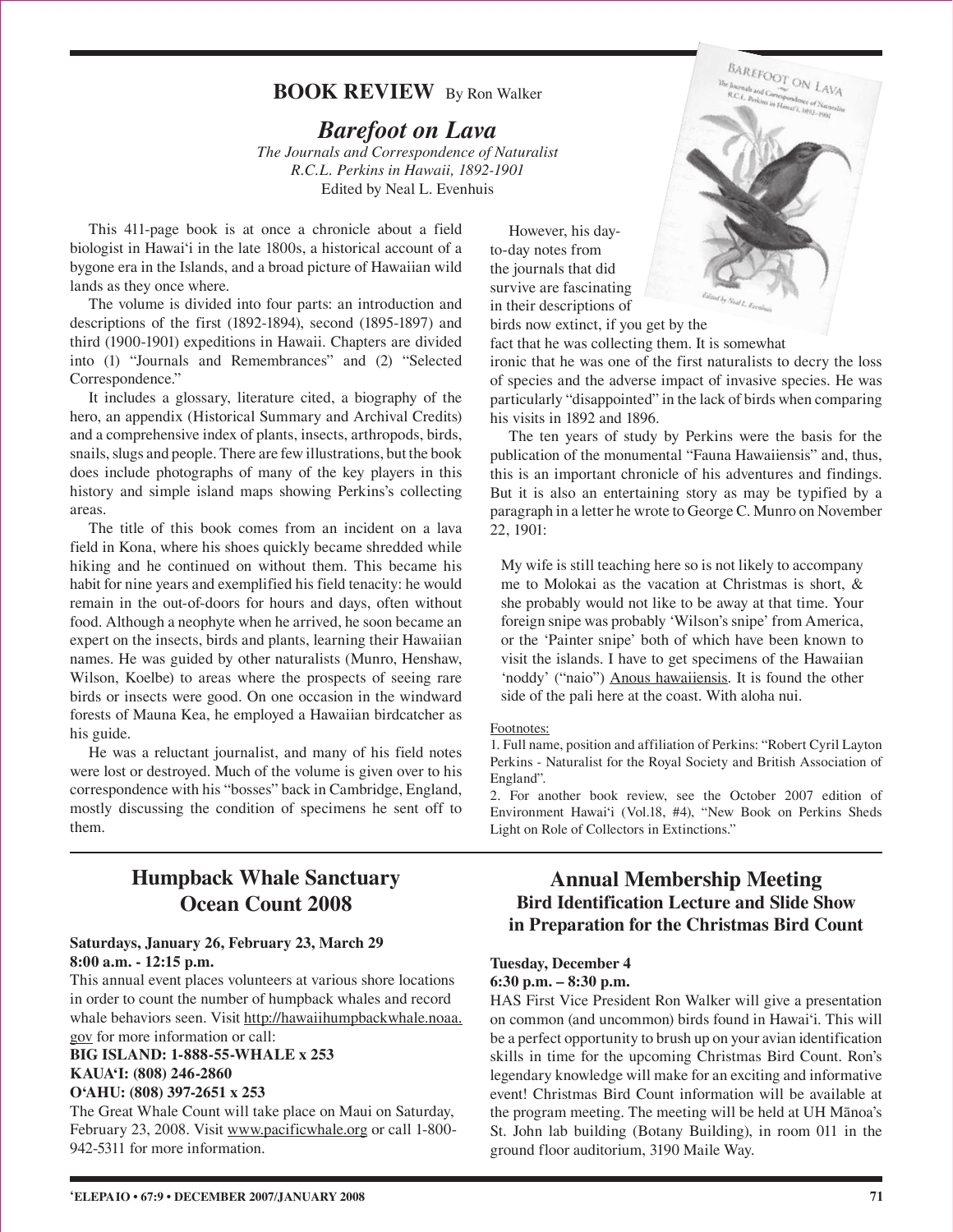## **Excerpts from the Journal of George C. Munro**

**December 1890 to August 1891**

Contributed by Ron Walker

On December 13, 1890, George Campbell Munro arrived in Honolulu after a voyage aboard the steamship Mariposa which left Auckland, New Zealand on the 1<sup>st</sup> of December. He was to assist ornithologist, Henry C. Palmer in collecting birds in Hawai'i under the sponsorship of Lord Walter Rothschild for the museum collection in Tring, England. His small hand-written journal of 314 pages chronicling his ornithological and cultural experiences in Hawai'i was never published. Through the courtesy of the family of Richard C. Towill, the Hawaii Audubon Society was allowed to copy the journal and present it here in a series of excerpts in the *'Elepaio*. We acknowledge the assistance of Marti Steele, Steven Bunting, and Charlotte Walker in transcribing and editing the journal and Dr. Robert Pyle for coordinating the project with the Bishop Museum. Copies of the original journal and typed transcriptions are available at the Bishop Museum archives and the Hawaii Audubon Society office.

From 1935 to 1937, Munro started the first comprehensive survey of the birds of Hawai'i and in 1939 he helped found the "Honolulu Audubon Society" which eventually became the Hawaii Audubon Society.

Our series continues with this excerpt from the "Journal kept by George C. Munro while studying and collecting natural history specimens in the Sandwich Islands."

## **Part 5**

#### Saturday, January 10<sup>th</sup>, 1891 (Kauai)

"…The birds we have as yet got are:

| Scientific Name               | Native Name             | Our Designation                       |
|-------------------------------|-------------------------|---------------------------------------|
|                               | Kolea                   | plover or dotteral                    |
|                               | rice bird               | finch                                 |
| Brachysotus Gollepi geonsis   | Pueo                    | owl                                   |
| Nycticorax nycticorax manvius | Aukuu                   | heron                                 |
| Vesteria conccinea            | Iiwi or Olokehe (adult) | No. 3 honey eater                     |
|                               | Iiwi Popolo (young)     | No. 1 honey eater                     |
| Himatione sanquinea           | Apapane                 | No. 2 honey eater                     |
| Phaeornis Myadestina          | Kamao                   | thrush                                |
| Acrulocercus Braccatus        | O <sub>o</sub>          | dark bird                             |
| Psittacirostra psittacea      | Ou                      | hook bill                             |
|                               | Apekepeke               | rufus tit                             |
|                               | Elepaio                 | brown tit                             |
|                               | Anauanii                | little yellow & green birds           |
| Himatione pava                | Amakihi                 | short curved bill                     |
|                               | Linnet                  | yellow hanner-like                    |
| Hemignathus stejnegeri        | Akialoa, Iiwi           | No.1. long curved bill H. Hanapepe    |
|                               | Nukupuu                 | No.2 long-curved bill Oreomyza bairdi |
|                               | Akikiki                 | bird with white eye"                  |

#### **Sunday, February 8, 1891**

"Finished the birds & did the washing before dinner; loaded up all the cartridges ready for tomorrow after, then strolled up the hill adjacent & luckily dropped a nice hen turkey, which I roasted before dark; the cattle here come down to the creek every evening about sunset to drink. Will now run over the birds which we have seen here, we have seen none of the native birds going flocks, although I believe the Akikiki does up in the mountains. The thrush or Kamao I believe is the most numerous, sometimes going in pairs, it is a very tame bird, the Oo, Anauanii, Amakihi, Iiwi & Apapane rank next, the Ou in the guavas next, the Apekepeke & Elepaio are not numerous, the Akikiki & Akialoa we only meet occasionally & the Nukupuu we have only seen one specimen which we have secured, there is one other bird the Ouholowai we have not yet seen, but I think it inhabits the mountains higher up, it is a small green bird with a thick bill like a finch. The plover or Kolea is numerous scattered over the grass land from the beach up into the grass patches in the bush, the Pueo or owl is numerous scattered over the dry land further down, but I have seen them in the bush, the Aukuu or heron is common in the stream in some places, where they find plenty of food in a small freshwater rock cod which lie thick on the stone covered bottom, the ducks are not common about here, the wild chicken is common wherever there is any bush. Now for the imported birds: the miner is common everywhere except in the mountains, I would not be surprised if they will compete with the Ou to the latter's disadvantage, they are thick in Waimea township, the rice bird is I think a small finch. I don't know where he comes from, they are plentiful in this locality going in large flocks, feeding on grass seed, the linnet I think is also a finch they are not plentiful, going about ½ a dozen together, generally on the outskirts of the bush, often mixed with swarms of ricebirds, they sing pretty well, the doves I think come from China they are not scarce here or down below, but are exceedingly shy, so much so that we have not managed to secure one yet, the American turkey seems to do well on the grass land here. Saw one of the common butterfly laying, it fixed a single conical egg on end on a leaf & then flew off. The mosquitoes which had given me a rest since the blowy weather started are beginning to return. I have one buzzing round. It has been dead calm today, the sea looks like a millpond, the sky has a thundery appearance."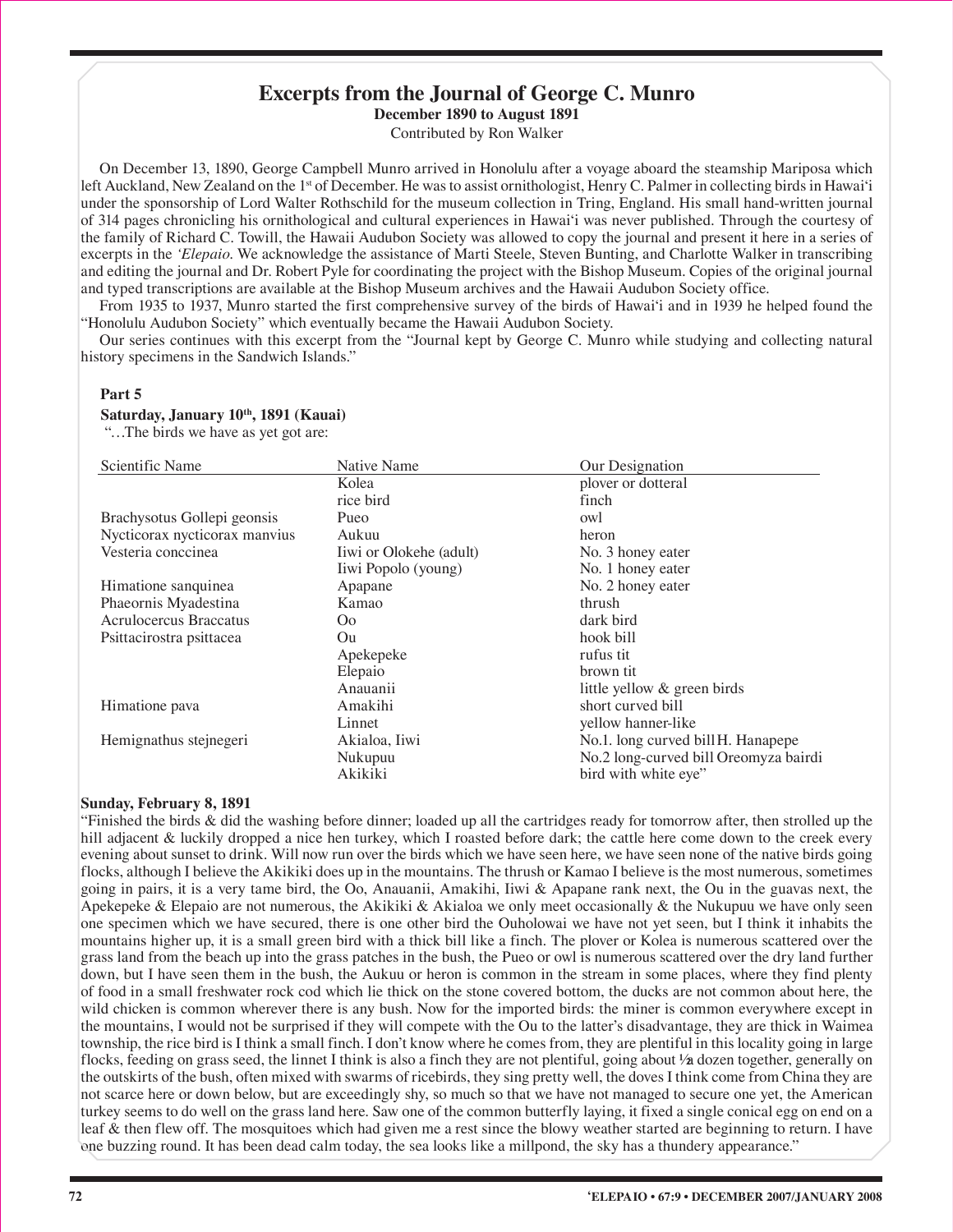## **Your Membership Matters**

It's that time of year again when you have the opportunity to show your support and renew your commitment to Hawaii's oldest environmental organization, the Hawaii Audubon Society. Have you enjoyed this year's *'Elepaio* issues? Do you support our work to raise awareness of and interest in Hawaii's native wildlife through the sponsorship of field trips and lectures and the publication of educational materials? Are you excited about the one-acre coastal property and Wedgetailed Shearwater colony that has been donated to HAS as the Freeman Seabird Preserve? Your membership matters, and your tax-deductible donation will help us to accomplish even more for the protection and restoration of Hawaii's native wildlife and ecosystems. Please send in your membership renewal and generous donation today! You may also renew and contribute online, www.hawaiiaudubon.com. Mahalo for your continued support!

*Why should I join the Hawaii Audubon Society if I'm already a member of the National Audubon Society?*

Hawaii Audubon Society (HAS) was founded locally in 1939 as an independent, non-profit membership association and became a certified chapter of National Audubon Society (NAS) in 1978. HAS continues to function independently from NAS in all financial, policy, and programmatic matters as a 501(c)(3) non-profit organization. NAS members that reside in Hawai'i receive a subscription to the *'Elepaio*, but only a small percent of your dues paid to NAS are received at the local level – not enough to cover the cost of your subscription. When you join as a member of the Hawaii Audubon Society, 100% of your dues and donations stay here at the local level, where we work to protect the precious native Hawaiian wildlife that you care about most!

## **Fond Farewell**

Christine Volinski has stepped down as a member of the HAS Board of Directors due to her recent move to Beaufort, South Carolina. Christine was elected to the Board in December 2005. Her energy and enthusiasm for HAS's environmental stewardship and education efforts will be missed. Mahalo, Christine, for your service.

## **Saturday, December 8 Keauhou Bird Conservation Center Open House**

Guided tours of the facility will take place at 8:00 a.m., 10:00 a.m., 12:00 p.m., and 2:00 p.m. Reservations are required; call (808) 985-7218. HAS Board Member and Volcano resident Carol Bebb will attend the 8:00 a.m. tour and welcomes other Audubon members to join her; call (808) 387-1111.

| <b>Membership in Hawaii Audubon Society 2008</b>                                                                                                                  |                               |  |  |  |  |  |
|-------------------------------------------------------------------------------------------------------------------------------------------------------------------|-------------------------------|--|--|--|--|--|
|                                                                                                                                                                   | Foreign Membership (Airmail)  |  |  |  |  |  |
|                                                                                                                                                                   | Mexico\$26.00                 |  |  |  |  |  |
|                                                                                                                                                                   |                               |  |  |  |  |  |
|                                                                                                                                                                   | All other countries  \$ 33.00 |  |  |  |  |  |
| These are annual membership dues, valid January 1 through December 31.<br>Donations are tax deductible and gratefully accepted.                                   |                               |  |  |  |  |  |
|                                                                                                                                                                   |                               |  |  |  |  |  |
|                                                                                                                                                                   |                               |  |  |  |  |  |
| City, State, Country, Zip                                                                                                                                         |                               |  |  |  |  |  |
|                                                                                                                                                                   |                               |  |  |  |  |  |
|                                                                                                                                                                   |                               |  |  |  |  |  |
| New Membership $\Box$<br>Renewal $\Box$                                                                                                                           |                               |  |  |  |  |  |
| Please make checks payable to Hawaii Audubon Society and mail to us at 850 Richards St., #505, Honolulu, HI 96813.<br>PLEASE LET US KNOW IF YOUR ADDRESS CHANGES. |                               |  |  |  |  |  |